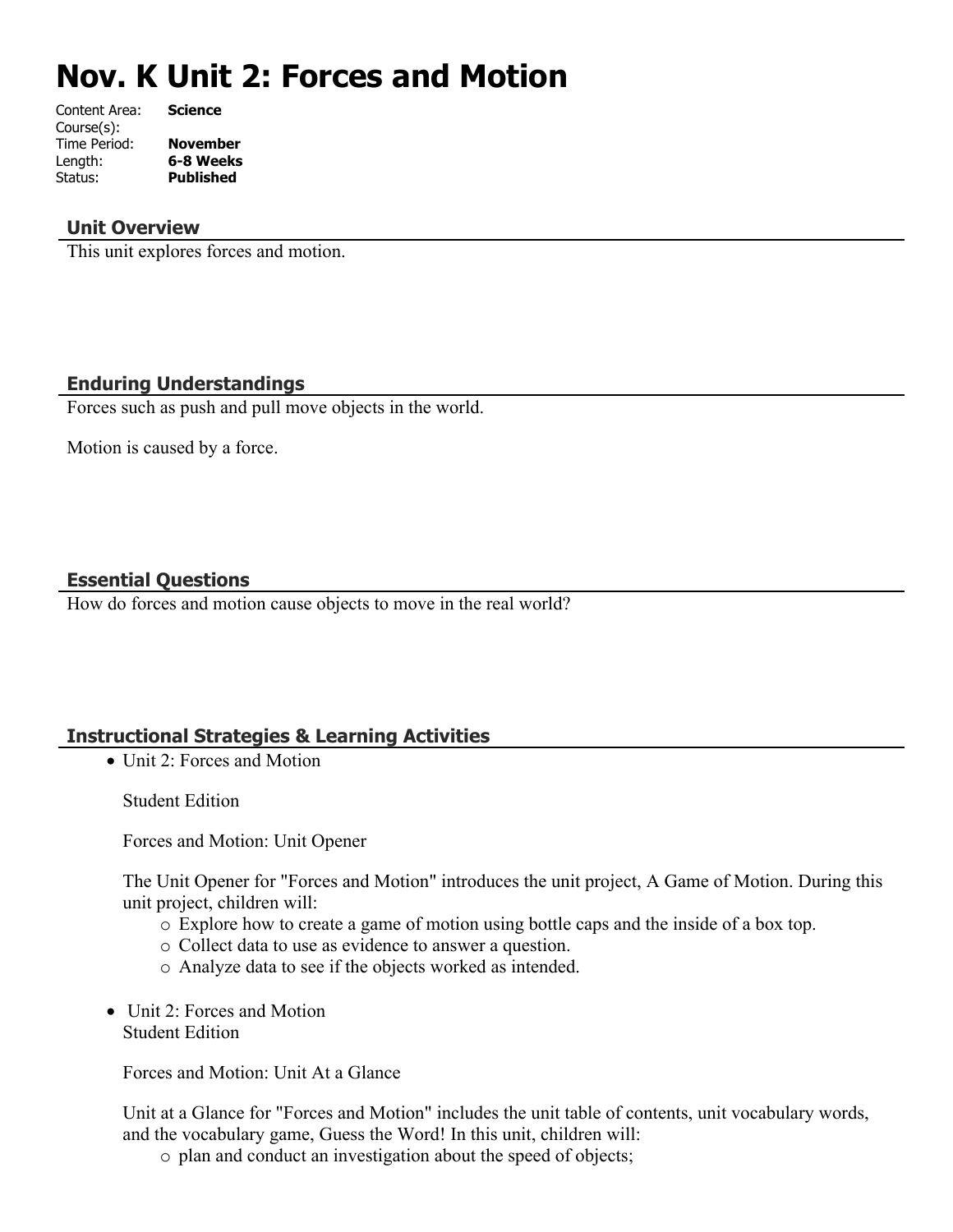- o gather evidence to support or refute ideas about what causes motion;
- o analyze data from tests to determine if a tool works as intended;
- o explore pushes and pulls of different strengths and their effect on objects.
- Unit 2: Forces and Motion
- Teacher Edition

Forces and Motion: Integrating the NGSS\* Three Dimensions of Learning

This section details the Performance Expectations covered in the unit "Forces and Motion."

• Unit 2: Forces and Motion Teacher Edition

Forces and Motion: 3D Unit Planning

Planning resources are available for each lesson and hands-on activity in the unit "Forces and Motion." Launch

• Unit 2: Forces and Motion Teacher Edition

Forces and Motion: Differentiate Instruction

This page provides differentiated support for this unit's Science & Engineering Leveled Readers, "How Can Objects Move?" and "Magnets Help Us Every Day."

Unit 2: Forces and Motion

• Teacher Edition

Forces and Motion: Connecting with NGSS

These opportunities for informal science learning provide local context and extend and enhance concepts from the unit "Forces and Motion."

- Unit 2: Forces and Motion
- Online Assessment

Forces and Motion: Unit Pretest

The interactive Unit Pretest for "Forces and Motion" focuses on prerequisite knowledge. The test is composed primarily of DOK 1 items that evaluate student preparedness for the upcoming content.

Unit 2: Forces and Motion

- $\bullet$
- o Student Edition

Forces and Motion: Unit Performance Task: Figure 8 in Motion

During the Performance Task "Figure 8 in Motion," children will plan and conduct an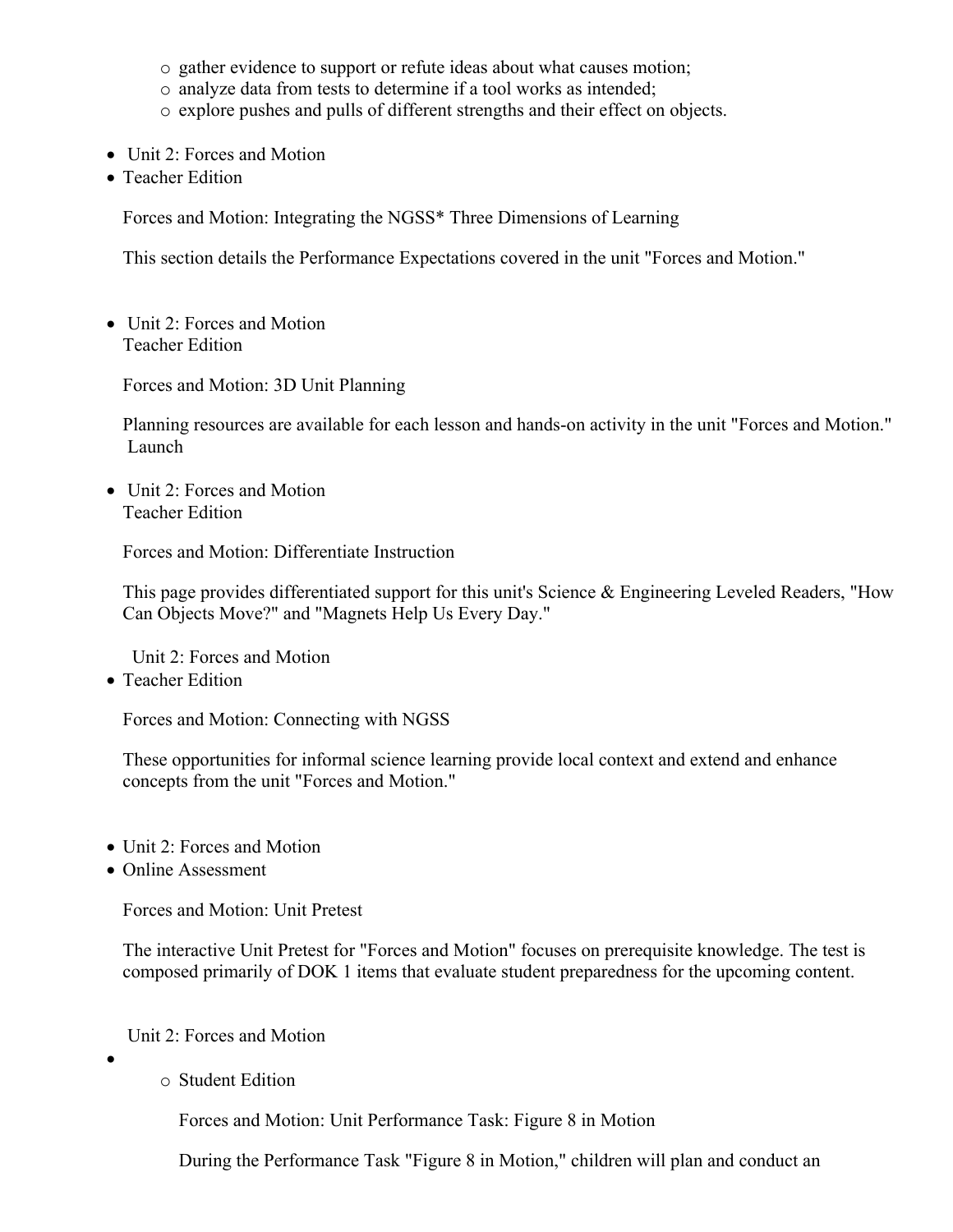investigation in which they gather evidence to determine the effect of force used to move an object around a figure 8 course.

o Unit 2: Forces and Motion Student Edition

Forces and Motion: Unit Review

The Unit Review assesses student understanding of key ideas and concepts from the unit "Forces and Motion."

- o Unit 2: Forces and Motion
- o You Solve It

Knock Them Down

In Knock Them Down, students play a game to observe the effects of different pushes and pulls on the motion of objects. Students select the direction and amount of force used to push a ball in order to try to knock over a set of pins.

o Unit 2: Forces and Motion You Solve It

Knock Them Down (Teacher)

Teacher support materials are available for "Knock Them Down." During this activity, students will play a game to observe the effects of different pushes and pulls on the motion of objects. Students select the direction and amount of force used to push a ball in order to try to knock over a set of pins.

- o Unit 2: Forces and Motion
- o Student eBook

Forces and Motion: Unit Review

The Unit Review assesses student understanding of key ideas and concepts from the unit "Forces and Motion."

- o Unit 2: Forces and Motion
- o Leveled Readers Blue

On-Level: How Can Objects Move?

The leveled reader "How Can Objects Move?" is designed for on-level readers and can be used to enrich key concepts from the unit "Forces and Motion."

o Unit 2: Forces and Motion Leveled Readers - Green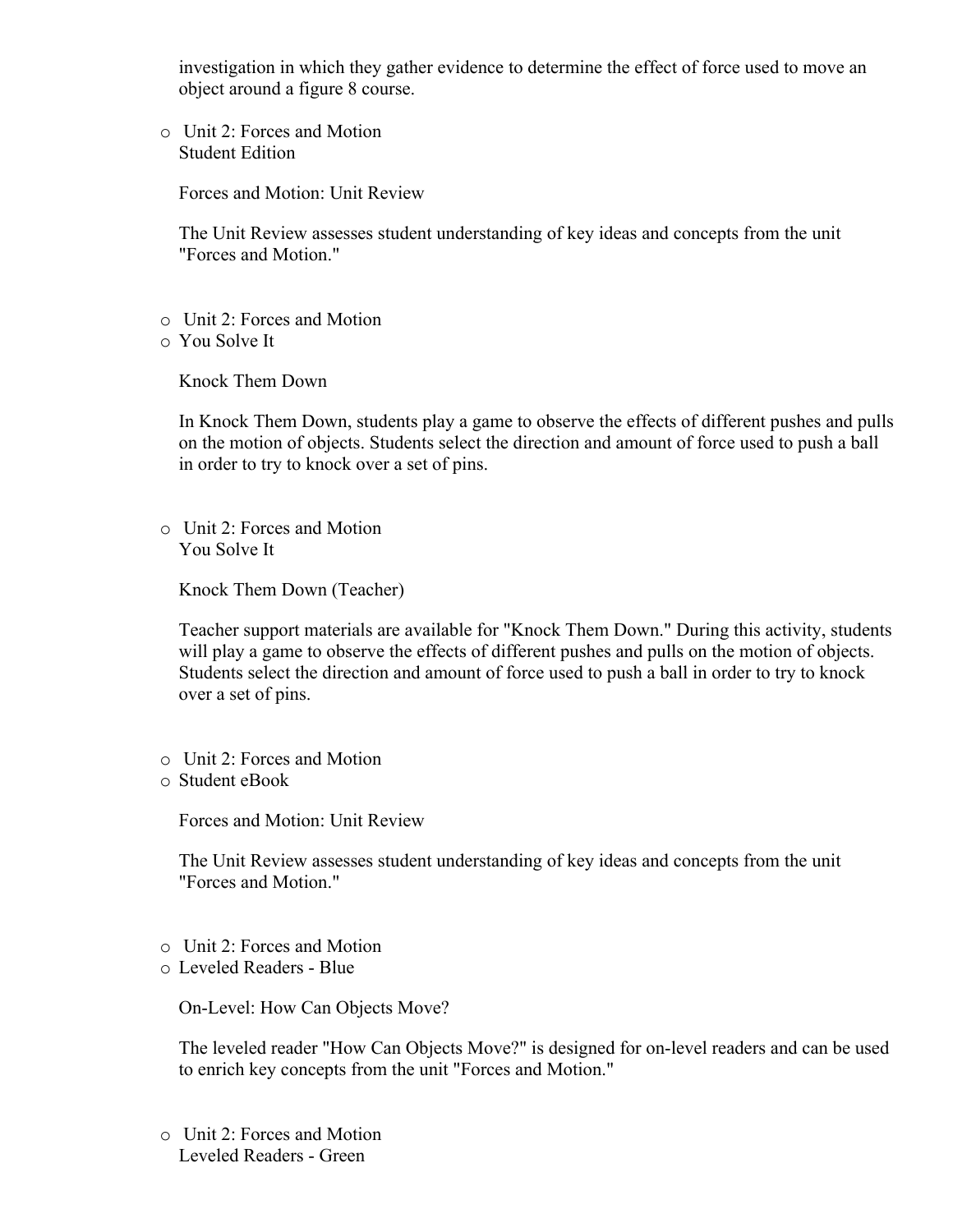Enrichment: Magnets Help Us Every Day

The leveled reader "Magnets Help Us Every Day" is designed for above-level readers and can be used to extend key concepts from the unit "Forces and Motion." Launch

o Unit 2: Forces and Motion Leveled Readers - Red

Extra-Support: How Can Objects Move?

The leveled reader "How Can Objects Move?" is designed for below-level readers and can be used to reinforce key concepts from the unit "Forces and Motion." Launch

o Unit 2: Forces and Motion Leveled Readers Teacher's Guide

Topic 5: Motion

The Leveled Readers Teachers Guide provides teaching strategies and support (as well as reproducible English and Spanish worksheets) for the Unit 2 readers "How Can Objects Move?" and "Magnets Help Us Every Day." On-Level and Extra-Support worksheets focus on vocabulary development, while Enrichment worksheets reinforce and enrich content. Launch

Unit 2: Forces and Motion

Online Assessment

Forces and Motion: Unit Test

The interactive Unit Test for "Forces and Motion" assesses students' ability to apply knowledge to solve problems and explain phenomena in relation to the Performance Expectations associated with the unit. In this unit, children:

- plan and conduct an investigation about the speed of objects;
- **gather evidence to support or refute ideas about what causes motion;**
- analyze data from tests to determine if a tool works as intended;
- explore pushes and pulls of different strengths and their effect on objects.

# **Integration of Career Exploration, Life Literacies and Key Skills**

CRP.K-12.CRP2 Apply appropriate academic and technical skills. CRP.K-12.CRP4 Communicate clearly and effectively and with reason.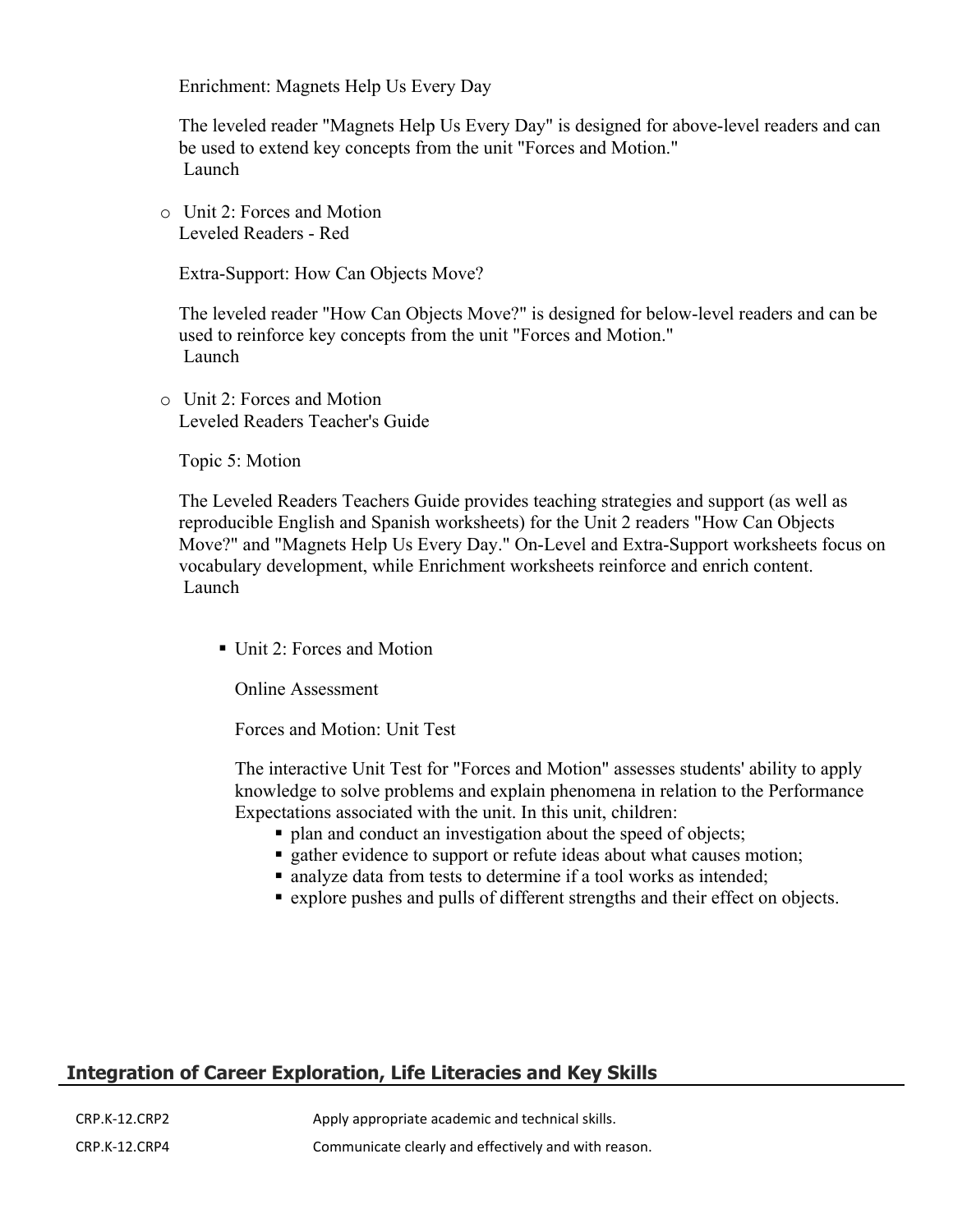|                      | Critical thinkers must first identify a problem then develop a plan to address it to<br>effectively solve the problem. |
|----------------------|------------------------------------------------------------------------------------------------------------------------|
| TECH.9.4.2.Cl.1      | Demonstrate openness to new ideas and perspectives (e.g., 1.1.2.CR1a, 2.1.2.EH.1,<br>6.1.2. Civics CM. 2).             |
| CRP.K-12.CRP8        | Utilize critical thinking to make sense of problems and persevere in solving them.                                     |
| WRK.9.2.2.CAP.1      | Make a list of different types of jobs and describe the skills associated with each job.                               |
| TECH.9.4.2.CT.3      | Use a variety of types of thinking to solve problems (e.g., inductive, deductive).                                     |
|                      | Different types of jobs require different knowledge and skills.                                                        |
| CRP.K-12.CRP1        | Act as a responsible and contributing citizen and employee.                                                            |
| <b>CRP.K-12.CRP6</b> | Demonstrate creativity and innovation.                                                                                 |
| CRP.K-12.CRP12       | Work productively in teams while using cultural global competence.                                                     |

#### **Technology And Design Thinking Integration**

Smartboard lessons and technology.

Online Student Textbook

Online Student Simulations

| CS.K-2.8.2.2.ED.2 | Collaborate to solve a simple problem, or to illustrate how to build a product using the<br>design process. |
|-------------------|-------------------------------------------------------------------------------------------------------------|
| CS.K-2.8.2.2.ED.1 | Communicate the function of a product or device.                                                            |
| CS.K-2.8.2.2.ED.3 | Select and use appropriate tools and materials to build a product using the design process.                 |

# **Interdisciplinary Connections**

| MA.K.MD.A.2 | Directly compare two objects with a measurable attribute in common, to see which object<br>has "more of"/"less of" the attribute, and describe the difference.                                      |
|-------------|-----------------------------------------------------------------------------------------------------------------------------------------------------------------------------------------------------|
| LA.RI.K.1   | With prompting and support, ask and answer questions about key details in a text.                                                                                                                   |
| LA.RI.K.2   | With prompting and support, identify the main topic and retell key details of a text.                                                                                                               |
| LA.RI.K.3   | With prompting and support, describe the connection between two individuals, events,<br>ideas, or pieces of information in a text.                                                                  |
| LA.RI.K.4   | With prompting and support, ask and answer questions about unknown words in a text.                                                                                                                 |
| LA.RI.K.5   | Identify the front cover, back cover, and title page of a book.                                                                                                                                     |
| LA.RI.K.6   | Name the author and illustrator of a text and define the role of each in presenting the<br>ideas or information in a text.                                                                          |
| LA.RI.K.7   | With prompting and support, describe the relationship between illustrations and the text<br>in which they appear (e.g., what person, place, thing, or idea in the text an illustration<br>depicts). |
| LA.RI.K.8   | With prompting and support, identify the reasons an author gives to support points in a<br>text.                                                                                                    |
| LA.RI.K.9   | With prompting and support, identify basic similarities in and differences between two<br>texts on the same topic (e.g., in illustrations, descriptions, or procedures).                            |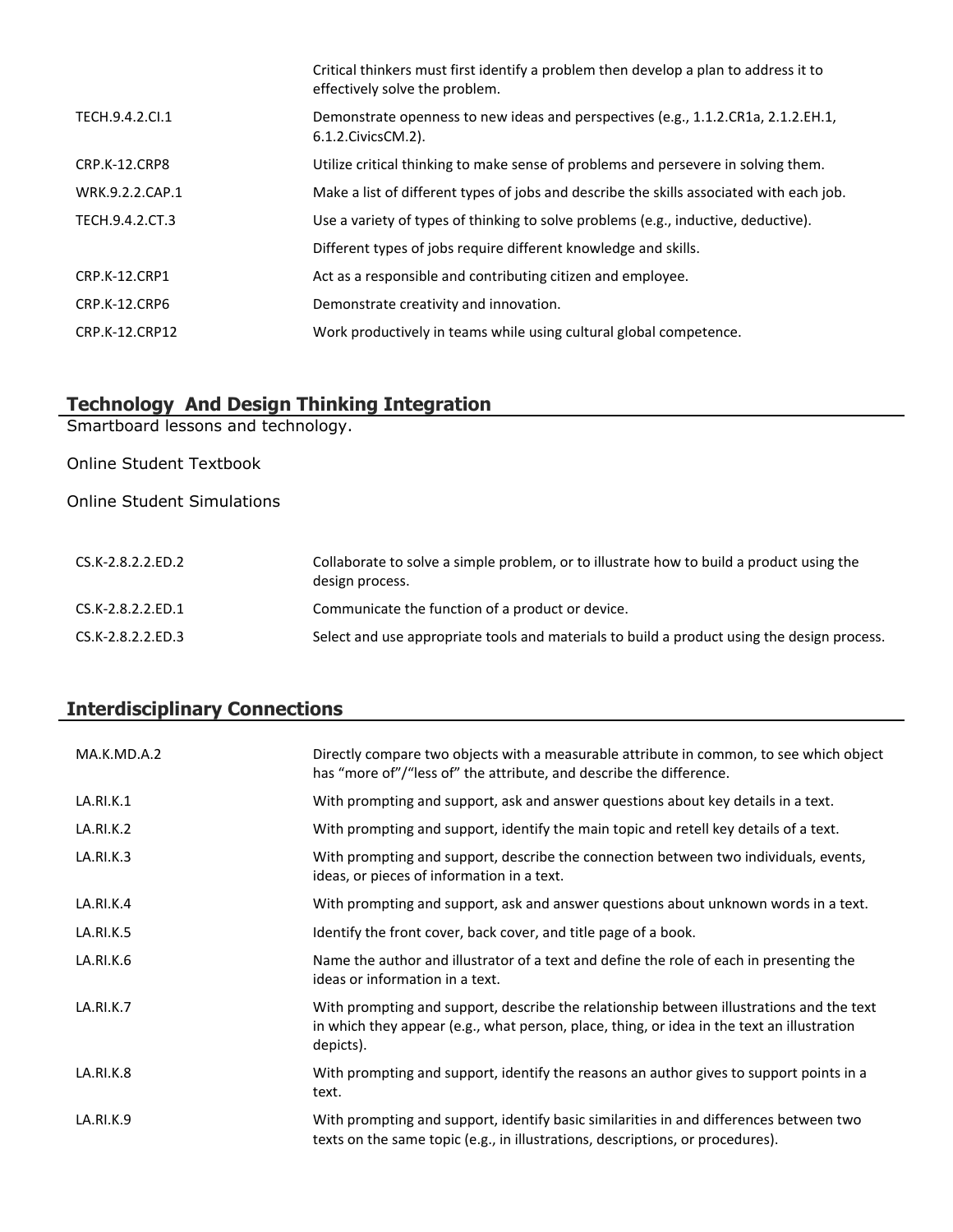| MA.K.MD.A   | Describe and compare measurable attributes.                                                                                        |
|-------------|------------------------------------------------------------------------------------------------------------------------------------|
| LA.RI.K.10  | Actively engage in group reading activities with purpose and understanding.                                                        |
| MA.K.MD.A.1 | Describe measurable attributes of objects, such as length or weight. Describe several<br>measurable attributes of a single object. |

# **Differentiation**

- Understand that gifted students, just like all students, come to school to learn and be challenged.
- Pre-assess your students. Find out their areas of strength as well as those areas you may need to address before students move on.
- Consider grouping gifted students together for at least part of the school day.
- Plan for differentiation. Consider pre-assessments, extension activities, and compacting the curriculum.
- Use phrases like "You've shown you don't need more practice" or "You need more practice" instead of words like "qualify" or "eligible" when referring to extension work.
- Encourage high-ability students to take on challenges. Because they're often used to getting good grades, gifted students may be risk averse.

#### **Definitions of Differentiation Components**:

- o Content the specific information that is to be taught in the lesson/unit/course of instruction.
- o Process how the student will acquire the content information.
- o Product how the student will demonstrate understanding of the content.
- o Learning Environment the environment where learning is taking place including physical location and/or student grouping

#### **Differentiation occurring in this unit:**

See differentiation suggestions in Instruction above, for struggling and advanced learners.

#### **Modifications & Accommodations**

Refer to QSAC EXCEL SMALL SPED ACCOMMOCATIONS spreadsheet in this discipline.

#### **Modifications and Accommodations used in this unit:**

IEP and 504 accommodations will be utilized.

#### **Benchmark Assessments**

**Benchmark Assessments** are given periodically (e.g., at the end of every quarter or as frequently as once per month) throughout a school year to establish baseline achievement data and measure progress toward a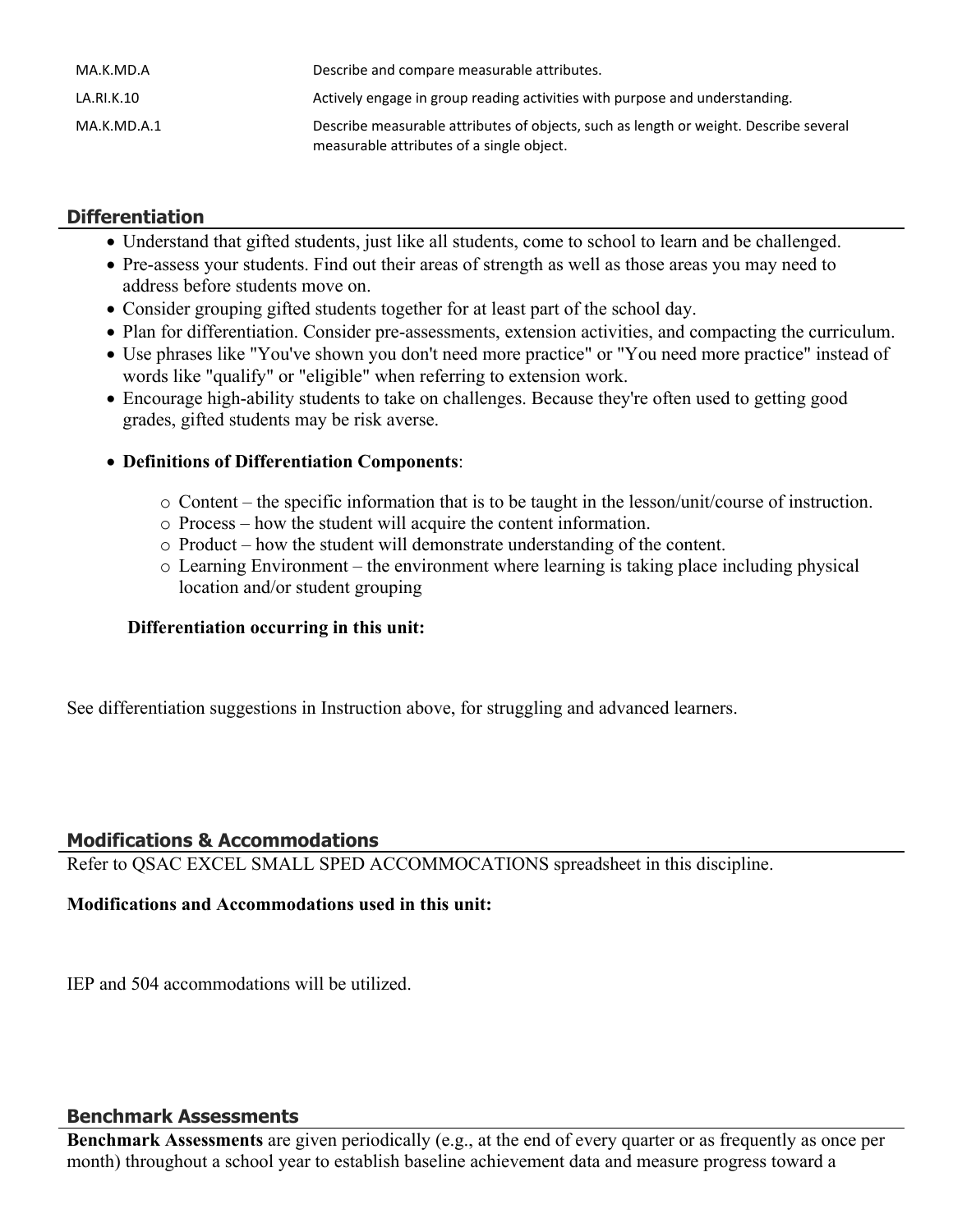standard or set of academic standards and goals.

#### **Schoolwide Benchmark assessments:**

Aimsweb benchmarks 3X a year

Linkit Benchmarks 3X a year

DRA

# **Additional Benchmarks used in this unit:**

Pre-test, followed by Interactive unit tests

# **Formative Assessments**

Assessment allows both instructor and student to monitor progress towards achieving learning objectives, and can be approached in a variety of ways. **Formative assessment** refers to tools that identify misconceptions, struggles, and learning gaps along the way and assess how to close those gaps. It includes effective tools for helping to shape learning, and can even bolster students' abilities to take ownership of their learning when they understand that the goal is to improve learning, not apply final marks (Trumbull and Lash, 2013). It can include students assessing themselves, peers, or even the instructor, through writing, quizzes, conversation, and more. In short, formative assessment occurs throughout a class or course, and seeks to improve student achievement of learning objectives through approaches that can support specific student needs (Theal and Franklin, 2010, p. 151).

#### **Formative Assessments used in this unit:**

See assessments embedded in Instruction above.

#### **Summative Assessments**

**summative assessments** evaluate student learning, knowledge, proficiency, or success at the conclusion of an instructional period, like a unit, course, or program. Summative assessments are almost always formally graded and often heavily weighted (though they do not need to be). Summative assessment can be used to great effect in conjunction and alignment with formative assessment, and instructors can consider a variety of ways to combine these approaches.